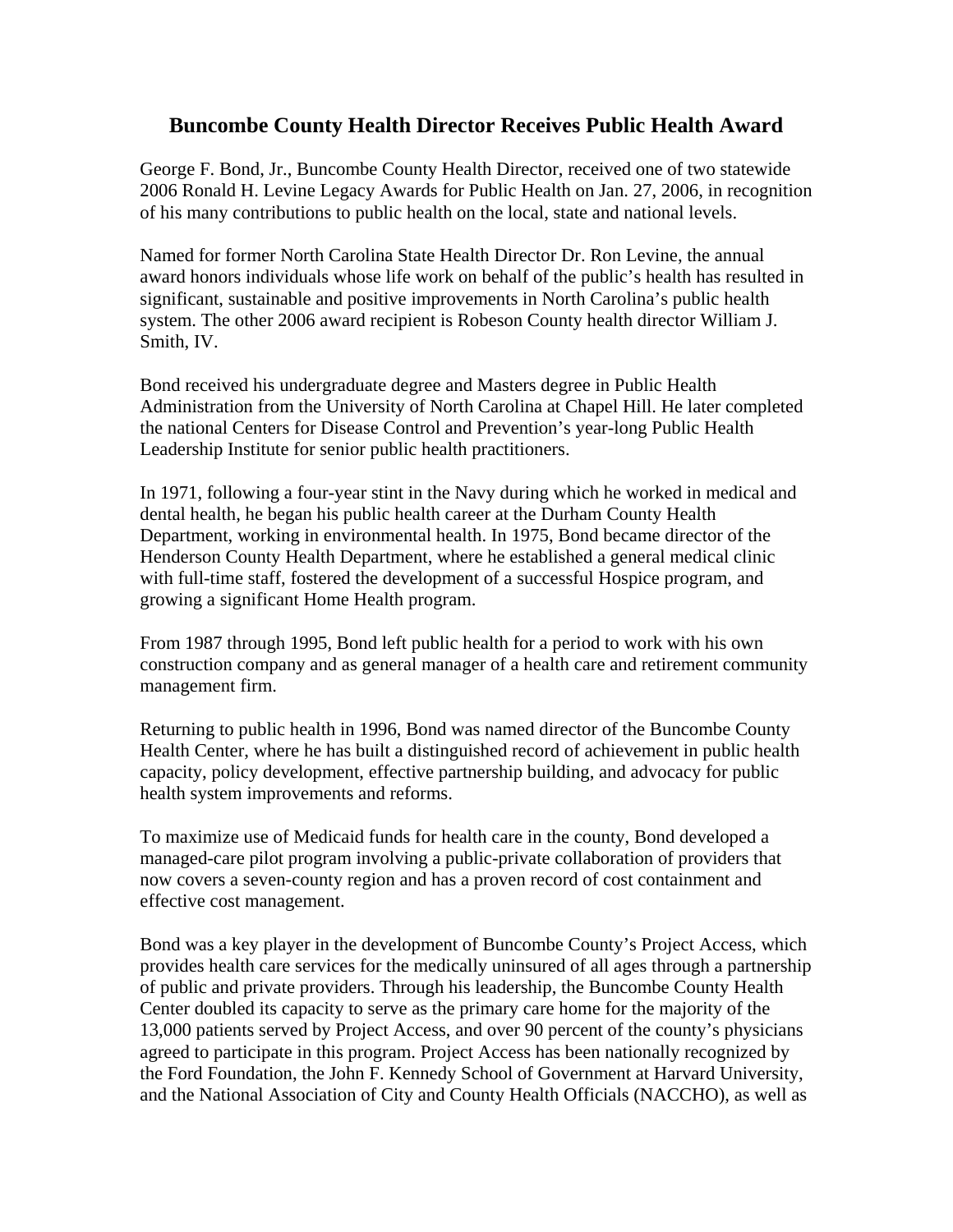garnering state and local awards. It is now being replicated in communities across the nation.

To help ensure quality health and dental care for the county's school children, Bond helped build a coalition of healthcare providers and school personnel, called the Alliance for Student Health, to assess need, review policies, allocate resources, provide oversight for school health services such as the three school-based health centers and the school health nursing program, and to develop long-range plans for improving access to health care in the schools.

To address the county's continuing problem of poor dental health and lack of access to dental care, Bond expanded the dental program at the Buncombe County Health Center and led an initiative to obtain grants to provide a dental sealant program for all thirdgraders in the county.

Thanks to George Bond, Buncombe County now has a not-for-profit, 501 (c) (3) Public Health Foundation, which allows the county to compete for grants and receive charitable donations. During the first two years of its existence, over \$200,000 passed through the Foundation to promote health initiatives for the uninsured.

Bond's other accomplishments include increased effectiveness and responsiveness of health department services, the "Patient in Need" Pharmacy Medication program that dispensed over \$2.8 million in free medications from drug companies in fiscal year 2004, an employee health program and clinic for county employees and their families, and other initiatives aimed toward protecting and improving the health of the people of Buncombe County.

Under his leadership, in 2004 the Buncombe County Health Center became the first health department in the state to earn full accreditation, meeting all 41 accreditation standards.

Also on 2004, George Bond was selected among municipal, county, state and federal nominees as "Outstanding Executive Manager" for his public service in Asheville and Buncombe County. He holds numerous state and local awards as well.

Bond serves on the board of NACCHO and on the EPA's Children's Health Protection Advisory Committee. He is active on the state level as well, in state organizations, on legislative study commissions, and as an advisor in the development of state programs such as the Children's Health Insurance Program. As an appointee to the N.C. Public Health Task Force, Bond helped to write a new state public health plan and now serves on the N.C. Healthcare Safety Net Task Force. Along with the UNC School of Public Health, the Centers for Disease Control and Prevention (CDC), and the Robert Wood Johnson Foundation, Bond worked on developing a training program for mid-level managers in local health departments, which has now become a national program. He also serves on the advisory committee for Public Health Grand Rounds, a national